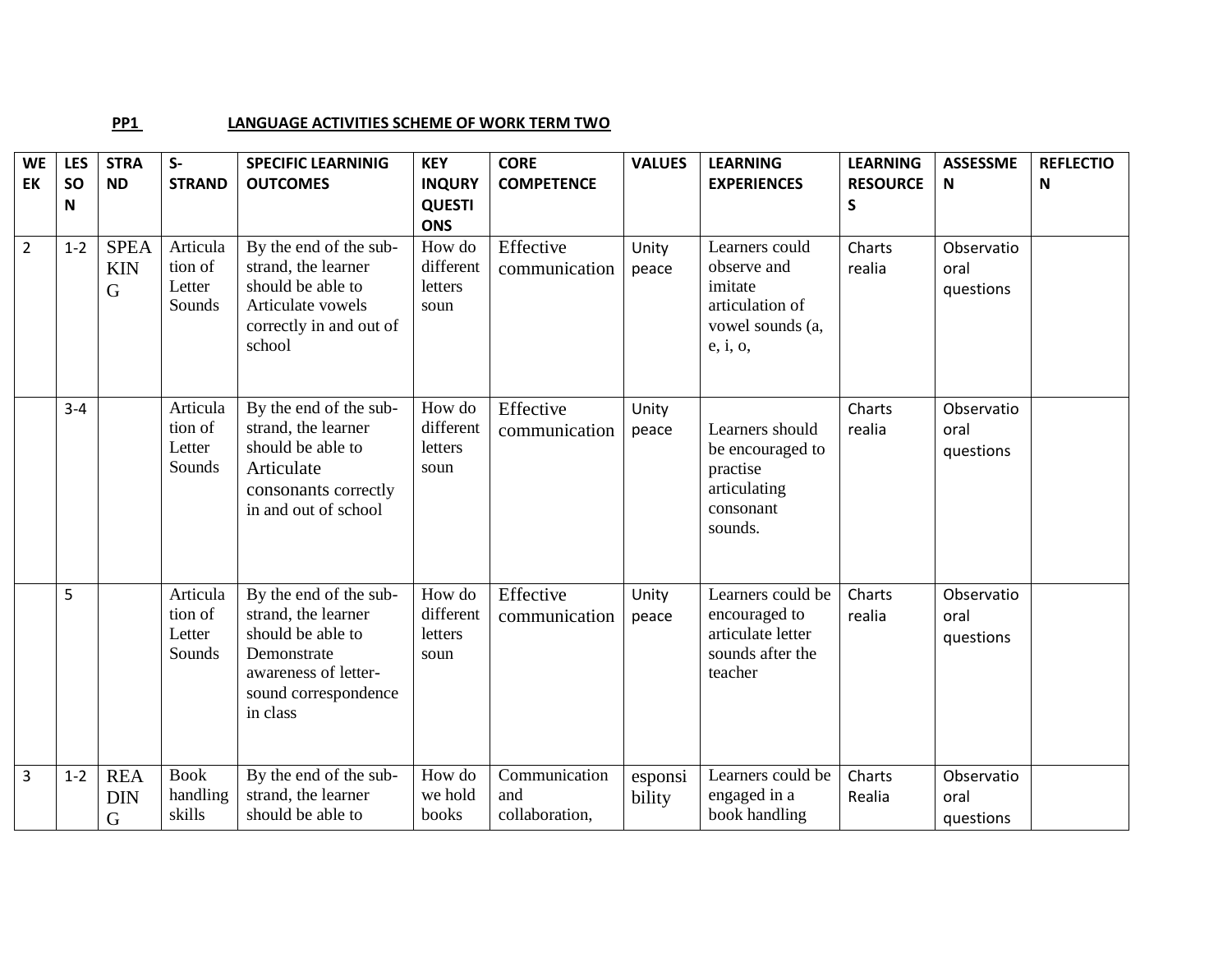|                |         |                                         |                                   | Hold a book top side<br>up in and out of school                                                                                                                                 | when<br>reading?                                               | digital literacy                                           |                   | activities and be<br>guided to hold<br>books top side up<br>and turn pages<br>from right to le                                                           |                  |                                 |  |
|----------------|---------|-----------------------------------------|-----------------------------------|---------------------------------------------------------------------------------------------------------------------------------------------------------------------------------|----------------------------------------------------------------|------------------------------------------------------------|-------------------|----------------------------------------------------------------------------------------------------------------------------------------------------------|------------------|---------------------------------|--|
|                | $3 - 4$ |                                         | <b>Book</b><br>handling<br>skills | By the end of the sub-<br>strand, the learner<br>should be able to<br>Demonstrate ability to<br>turn pages from right<br>to left when opening a<br>page in and out of<br>school | How do<br>we hold<br>books<br>when<br>reading?                 | Communication<br>and<br>collaboration,<br>digital literacy | esponsi<br>bility | Learners could<br>view a video clip<br>depicting holding<br>a book top side<br>up and turning<br>pages from right<br>to left and be<br>guided to imitate | Charts<br>realia | Observatio<br>oral<br>questions |  |
|                | 5       |                                         | <b>Book</b><br>handling<br>skills | By the end of the sub-<br>strand, the learner<br>should be able to<br>Take pleasure in book<br>handling and storage<br>activities in and out of<br>school                       | How do<br>you<br>open<br>pages of<br>a book<br>when<br>reading | Communication<br>and<br>collaboration,<br>digital literacy | esponsi<br>bility | Learners could<br>sing rhymes<br>related to holding<br>books top side up<br>and turning pages<br>from right to left                                      | Charts<br>realia | Observatio<br>oral<br>questions |  |
| $\overline{4}$ | $1 - 2$ | <b>REA</b><br><b>DIN</b><br>$\mathbf G$ | Reading<br>readines<br>s skills   | By the end of the sub-<br>strand, the learner<br>should be able to                                                                                                              | How do<br>you<br>move<br>your<br>eyes<br>when<br>reading       | Communication<br>and<br>collaboration,<br>digital literacy | esponsi<br>bility | In pairs or in<br>groups, learners<br>could arrange<br>pictures from left<br>to right.                                                                   | Charts<br>realia | Observatio<br>oral<br>questions |  |
|                | $3 - 4$ |                                         | Reading<br>readines<br>s skills   | By the end of the sub-<br>strand, the learner<br>should be able to                                                                                                              | How do<br>you<br>move                                          | Communication<br>and<br>collaboration,                     | esponsi<br>bility | Learners could be<br>engaged in a<br>picture walk                                                                                                        | Charts<br>realia | Observatio<br>oral<br>questions |  |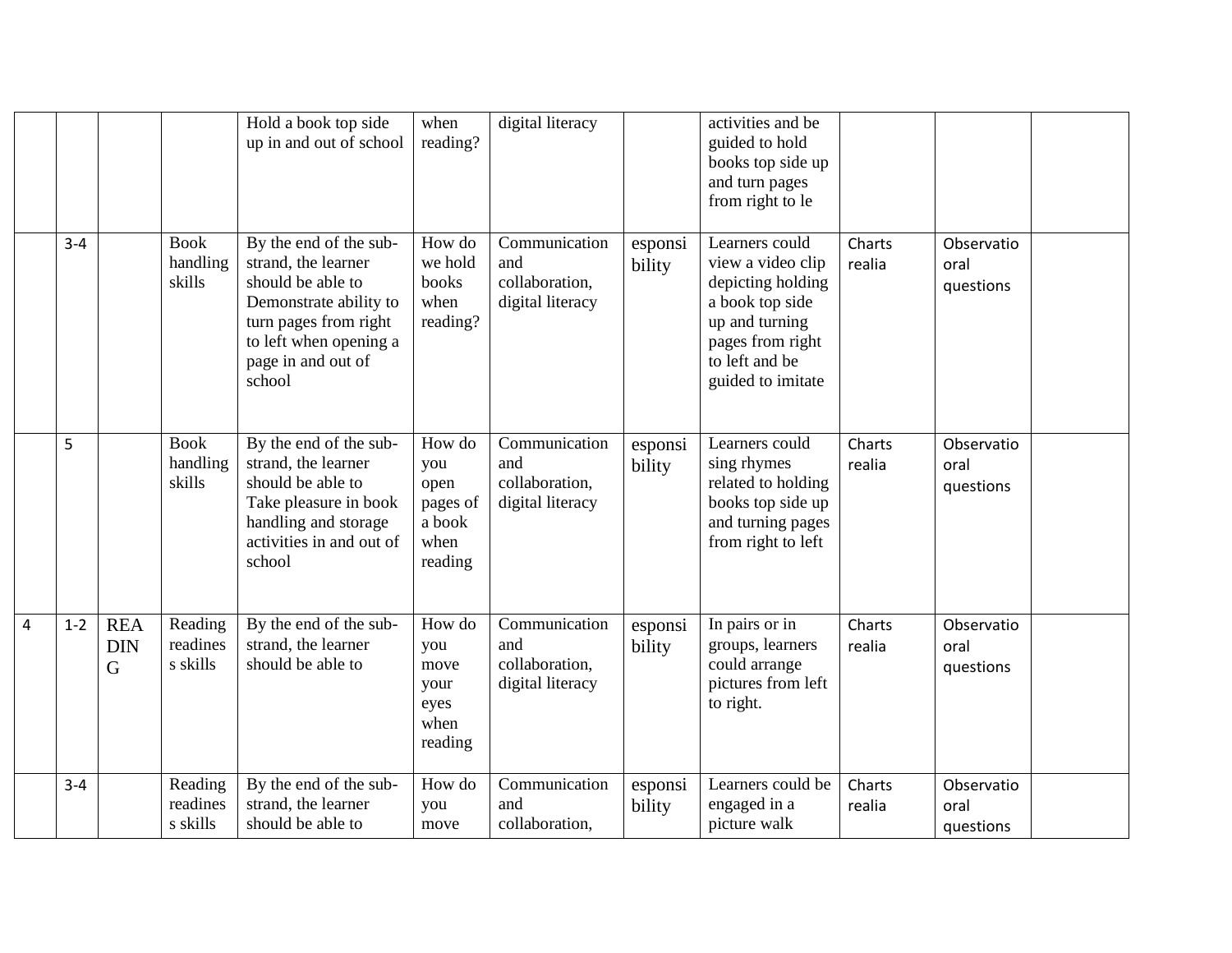|   |         |                                 |                                                                                                                                 | your<br>eyes<br>when<br>reading                          | digital literacy                                           |                   | activity and<br>guided to turn<br>pages from right<br>to left                                                                                         |                  |                                 |  |
|---|---------|---------------------------------|---------------------------------------------------------------------------------------------------------------------------------|----------------------------------------------------------|------------------------------------------------------------|-------------------|-------------------------------------------------------------------------------------------------------------------------------------------------------|------------------|---------------------------------|--|
|   | 5       | Reading<br>readines<br>s skills | By the end of the sub-<br>strand, the learner<br>should be able to<br>Turn pages from right<br>to left when opening a<br>page   | How do<br>you<br>move<br>your<br>eyes<br>when<br>reading | Communication<br>and<br>collaboration,<br>digital literacy | esponsi<br>bility | Learners could be<br>engaged in a<br>picture walk<br>activity and<br>guided to turn<br>pages from right<br>to left                                    | Charts<br>realia | Observatio<br>oral<br>questions |  |
| 5 | $1 - 2$ | Print<br>awarene<br>SS          | By the end of the sub-<br>strand, the learner<br>should be able to<br>Talk about pictures in<br>and out of school               | What<br>pictures<br>do you<br>enjoy<br>looking<br>at?    | Communication<br>and<br>collaboration,<br>digital literacy | esponsi<br>bility | Learners could be<br>provided with<br>relevant pictures<br>and encouraged<br>to talk about<br>them.                                                   | Charts<br>realia | Observatio<br>oral<br>questions |  |
|   | $3 - 4$ | Print<br>awarene<br><b>SS</b>   | By the end of the sub-<br>strand, the learner<br>should be able to<br>Demonstrate<br>awareness of print in<br>and out of school | What<br>pictures<br>do you<br>enjoy<br>looking<br>at?    | Communication<br>and<br>collaboration,<br>digital literacy | esponsi<br>bility | Learners could be<br>engaged in 'read<br>aloud' activities.<br>Learners could<br>view pictures<br>depicting a story<br>during a read<br>aloud session | Charts<br>realia | Observatio<br>oral<br>questions |  |
|   | 5       | Print<br>awarene<br><b>SS</b>   | By the end of the sub-<br>strand, the learner<br>should be able to<br>Enjoy reading pictures<br>in and out of school            | What<br>pictures<br>do you<br>enjoy<br>looking<br>at?    | Communication<br>and<br>collaboration,<br>digital literacy | esponsi<br>bility | Learners could<br>view picture cut<br>outs depicting<br>stories and be<br>encouraged to<br>answer questions<br>on the story in                        | Charts<br>realia | Observatio<br>oral<br>questions |  |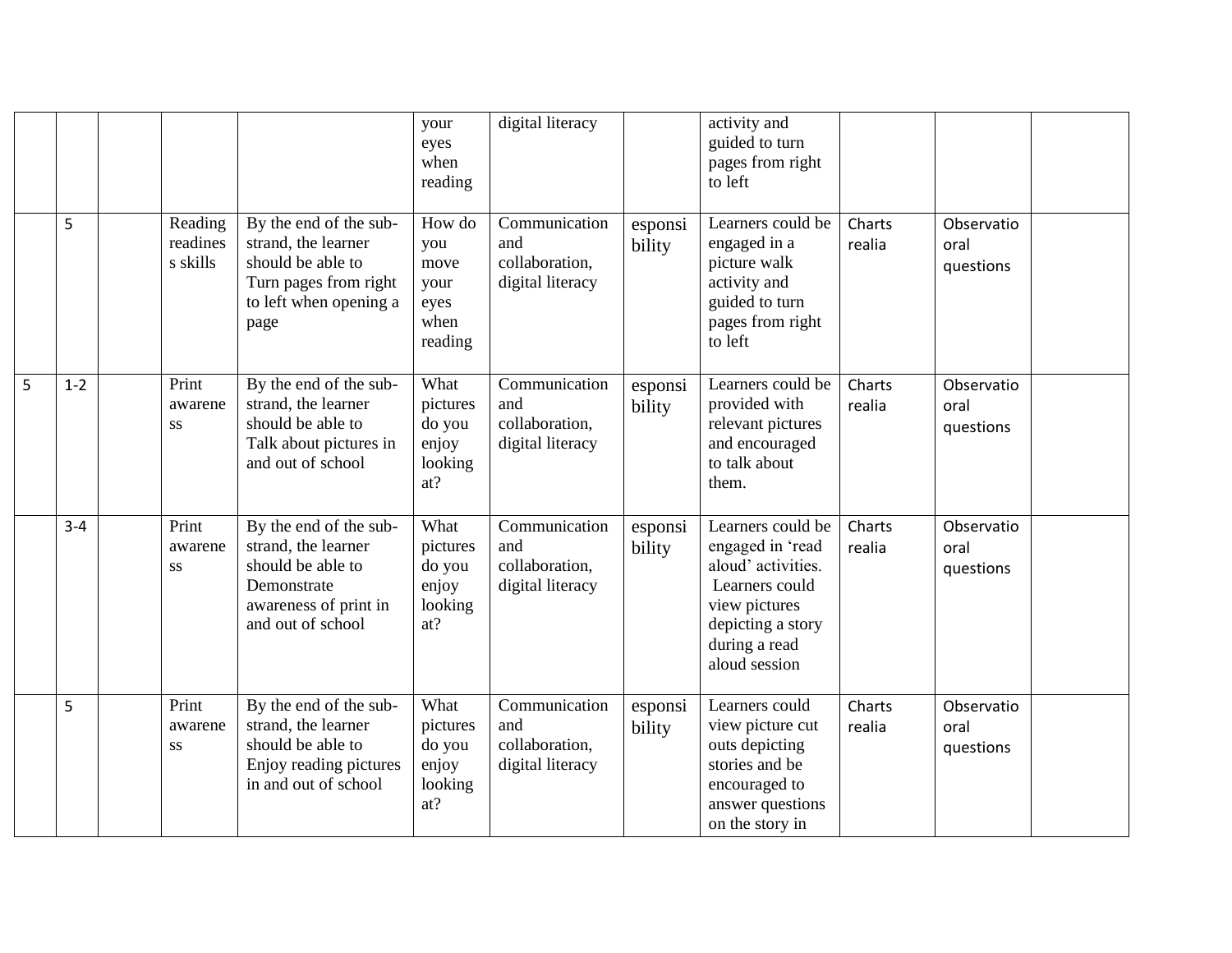|                |         |                              |                                                                                                                                                                |                                        |                                             |                | pairs or in small<br>groups                                                                                                                   |                  |                                 |  |
|----------------|---------|------------------------------|----------------------------------------------------------------------------------------------------------------------------------------------------------------|----------------------------------------|---------------------------------------------|----------------|-----------------------------------------------------------------------------------------------------------------------------------------------|------------------|---------------------------------|--|
| 6              | $1 - 2$ | Visual<br>discrimi<br>nation | By the end of the sub-<br>strand, the learner<br>should be able to:<br>Talk about similarities<br>in objects and pictures<br>in class                          | What do<br>you see<br>around<br>class  | Decision<br>making,<br>Critical<br>thinking | Peace<br>unity | Learners could be<br>engaged in games<br>that enhance<br>visual<br>discrimination<br>e.g. fixing jigsaw<br>puzzles.                           | Charts<br>realia | Observatio<br>oral<br>questions |  |
|                | $3 - 4$ | Visual<br>discrimi<br>nation | By the end of the sub-<br>strand, the learner<br>should be able to:<br>Talk about differences<br>in objects and pictures<br>in class.                          | What do<br>you see<br>around<br>class  | Decision<br>making,<br>Critical<br>thinking | Peace<br>unity | Learners could be<br>engaged in<br>identifying 'odd-<br>one out' pictures,<br>objects from a set<br>of pictures or<br>objects<br>respectfully | Charts<br>realia | Observatio<br>oral<br>questions |  |
|                | 5       | Visual<br>discrimi<br>nation | By the end of the sub-<br>strand, the learner<br>should be able to:<br>Enjoy participating<br>in visual<br>discrimination<br>activities in and out of<br>class | What do<br>you see<br>around<br>class  | Decision<br>making,<br>Critical<br>thinking | Peace<br>unity | Learners could<br>match and pair<br>objects and<br>pictures.                                                                                  | Charts<br>realia | Observatio<br>oral<br>questions |  |
| $\overline{7}$ | $1 - 2$ | Visual<br>memory             | By the end of the sub-<br>strand, the learner<br>should be able to<br>Recall objects, colours                                                                  | What do<br>you see<br>around<br>class? | Decision<br>making,<br>Critical<br>thinking | Peace<br>unity | In pairs or small<br>groups, learners<br>could be engaged<br>in visual memory<br>games.                                                       | Charts<br>realia | Observatio<br>oral<br>questions |  |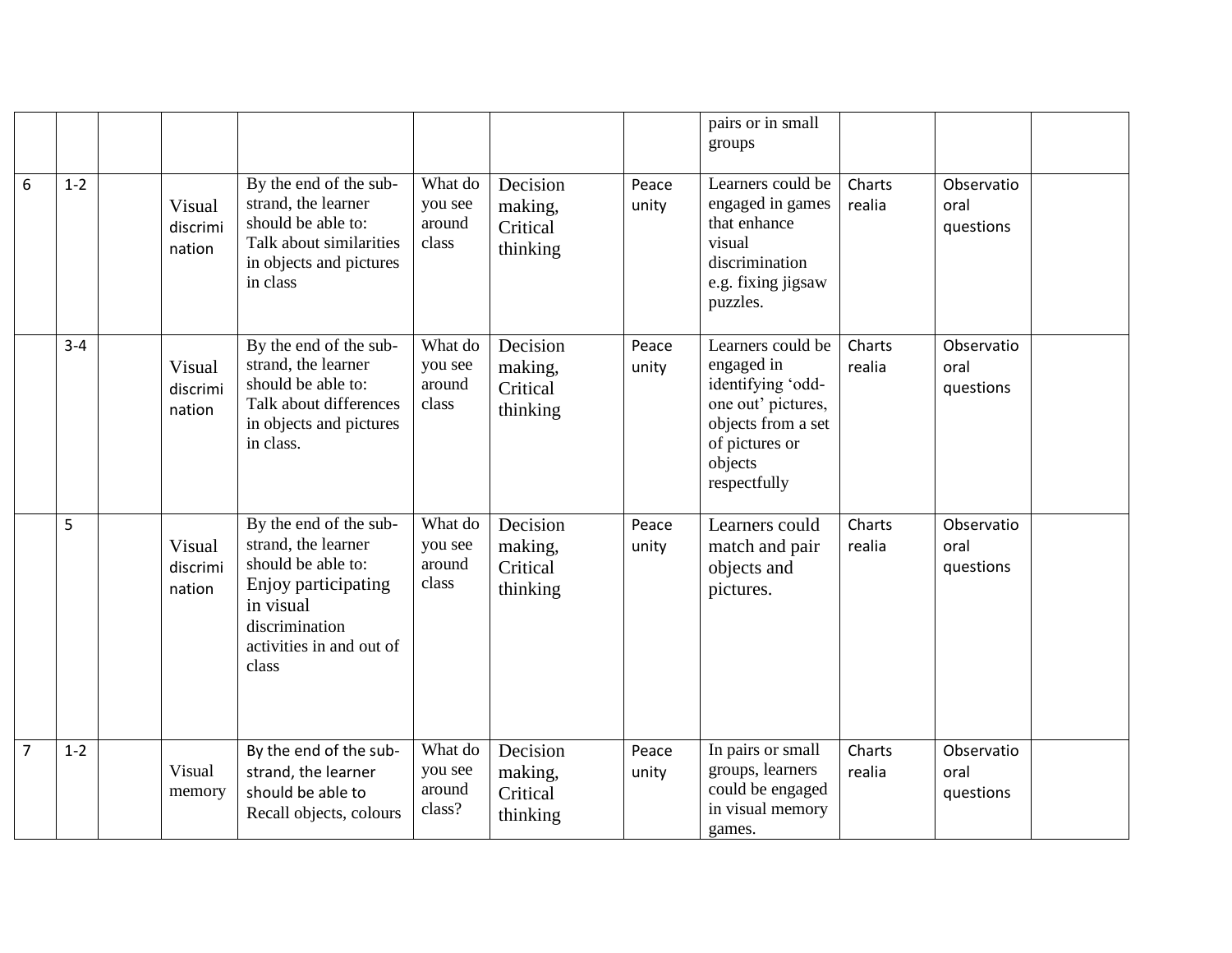|   |         |                  | and pictures in class                                                                                                           |                                        |                                             |                | In pairs, learners<br>could be guided<br>to play letter<br>memory games                                                                                            |                  |                                 |  |
|---|---------|------------------|---------------------------------------------------------------------------------------------------------------------------------|----------------------------------------|---------------------------------------------|----------------|--------------------------------------------------------------------------------------------------------------------------------------------------------------------|------------------|---------------------------------|--|
|   | $3 - 4$ | Visual<br>memory | By the end of the sub-<br>strand, the learner<br>should be able to<br>Recall letters of the<br>alphabet in books and<br>charts. | What do<br>you see<br>around<br>class? | Decision<br>making,<br>Critical<br>thinking | Peace<br>unity | In pairs or small<br>groups, learners<br>could be engaged<br>in visual memory<br>games.<br>In pairs, learners<br>could be guided<br>to play letter<br>memory games | Charts<br>realia | Observatio<br>oral<br>questions |  |
|   | 5       | Visual<br>memory | By the end of the sub-<br>strand, the learner<br>should be able to<br>Talk about what they<br>have seen in class                | What do<br>you see<br>around<br>class? | Decision<br>making,<br>Critical<br>thinking | Peace<br>unity | In pairs or small<br>groups, learners<br>could be engaged<br>in visual memory<br>games.<br>In pairs, learners<br>could be guided<br>to play letter<br>memory games | Charts<br>realia | Observatio<br>oral<br>questions |  |
| 8 | $1 - 2$ | Visual<br>memory | By the end of the sub-<br>strand, the learner<br>should be able to<br>tell about what they<br>have seen in class                | What do<br>you see<br>around<br>class? | Decision<br>making,<br>Critical<br>thinking | Peace<br>unity | In pairs or small<br>groups, learners<br>could be engaged<br>in visual memory<br>games.<br>In pairs, learners<br>could be guided<br>to play letter<br>memory games | Charts<br>realia | Observatio<br>oral<br>questions |  |
|   | $3 - 4$ | Visual           | By the end of the sub-                                                                                                          | What do                                | Decision                                    | Peace          | pairs and small                                                                                                                                                    | <b>Charts</b>    | Observatio                      |  |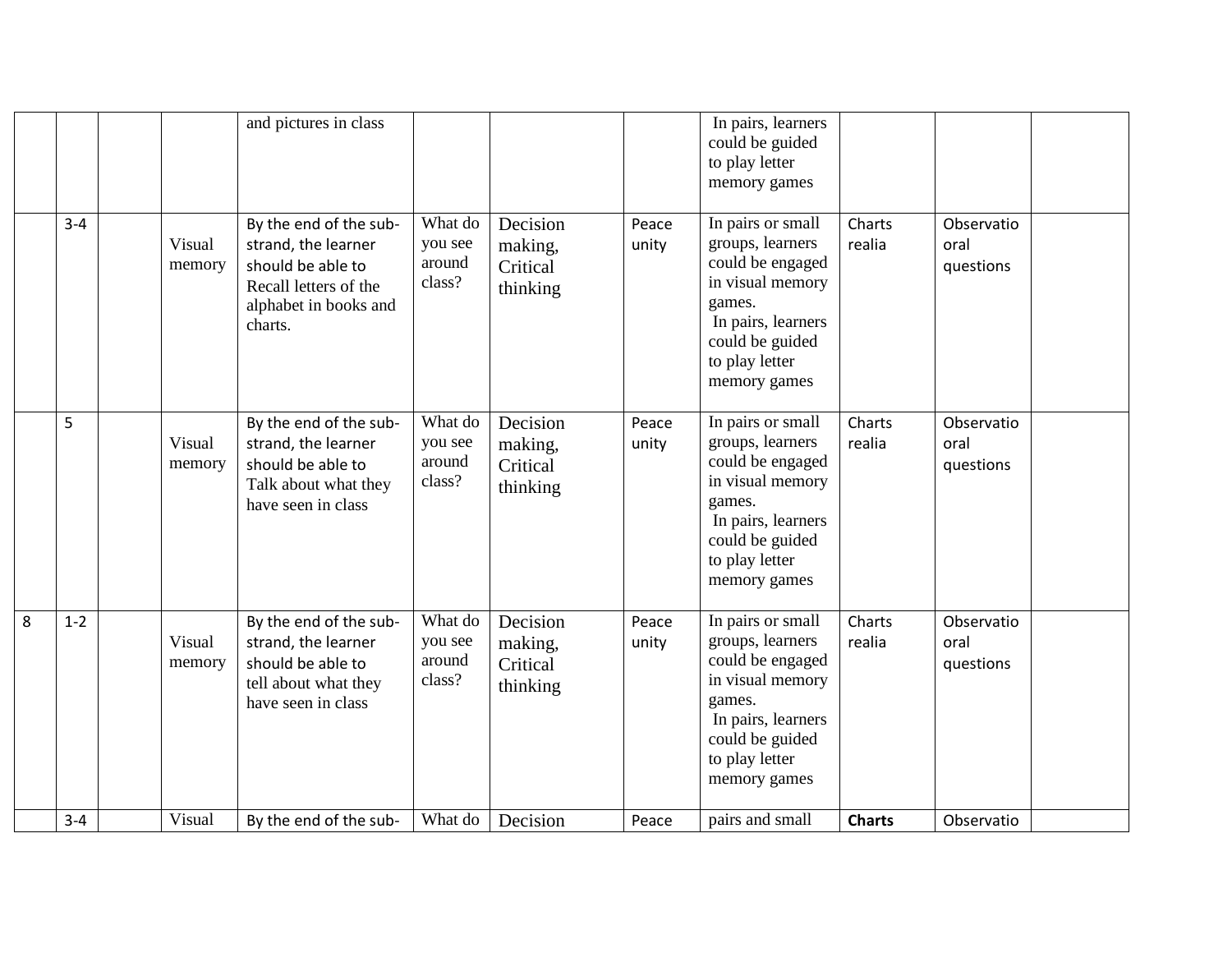|   |         | memory                 | strand, the learner<br>should be able to<br>Talk about what they<br>have seen in class                                                                                                 | you see<br>around<br>class?                        | making,<br>Critical<br>thinking             | unity             | groups, learners<br>could be engaged<br>in interactive<br>digital visual<br>memory games.                                                                                | realia           | oral<br>questions               |  |
|---|---------|------------------------|----------------------------------------------------------------------------------------------------------------------------------------------------------------------------------------|----------------------------------------------------|---------------------------------------------|-------------------|--------------------------------------------------------------------------------------------------------------------------------------------------------------------------|------------------|---------------------------------|--|
|   | 5       | Visual<br>memory       | By the end of the sub-<br>strand, the learner<br>should be able to<br>Enjoy participating in<br>visual memory<br>activities in and out of<br>class                                     | What do<br>you see<br>around<br>class?             | Decision<br>making,<br>Critical<br>thinking | Peace<br>unity    | pairs and small<br>groups, learners<br>could be engaged<br>in interactive<br>digital visual<br>memory games.                                                             | Charts<br>realia | Observatio<br>oral<br>questions |  |
| 9 | $1 - 2$ | Readin<br>g<br>Posture | By the end of the sub-<br>strand, the learner<br>should be able to<br>learner should be<br>able to: Demonstrate<br>appropriate reading<br>posture when reading<br>in and out of class. | What is<br>inappro<br>priate<br>reading<br>posture | Decision<br>making,<br>Critical<br>thinking | Unity,<br>Respect | Learners could be<br>encouraged to<br>practise the<br>correct reading<br>posture after<br>observing a<br>demonstration on<br>sitting properly<br>when picture<br>reading | Charts<br>realia | Observatio<br>oral<br>questions |  |
|   | $3 - 4$ | Readin<br>Posture      | By the end of the sub-<br>strand, the learner<br>should be able to<br>Identify correct<br>reading postures in<br>pictures or in class.                                                 | What is<br>inappro<br>priate<br>reading<br>posture | Decision<br>making,<br>Critical<br>thinking | Unity,<br>Respect | Learners could be<br>guided to sing<br>songs and recite<br>poems and<br>rhymes related to<br>appropriate<br>reading posture                                              | Charts<br>realia | Observatio<br>oral<br>questions |  |
|   | 5       | Readin<br>g<br>Posture | By the end of the sub-<br>strand, the learner<br>should be able to                                                                                                                     | What is<br>inappro<br>priate                       | Decision<br>making,<br>Critical             | Unity,<br>Respect | Learners could<br>record<br>themselves as                                                                                                                                | Charts<br>realia | Observatio<br>oral<br>questions |  |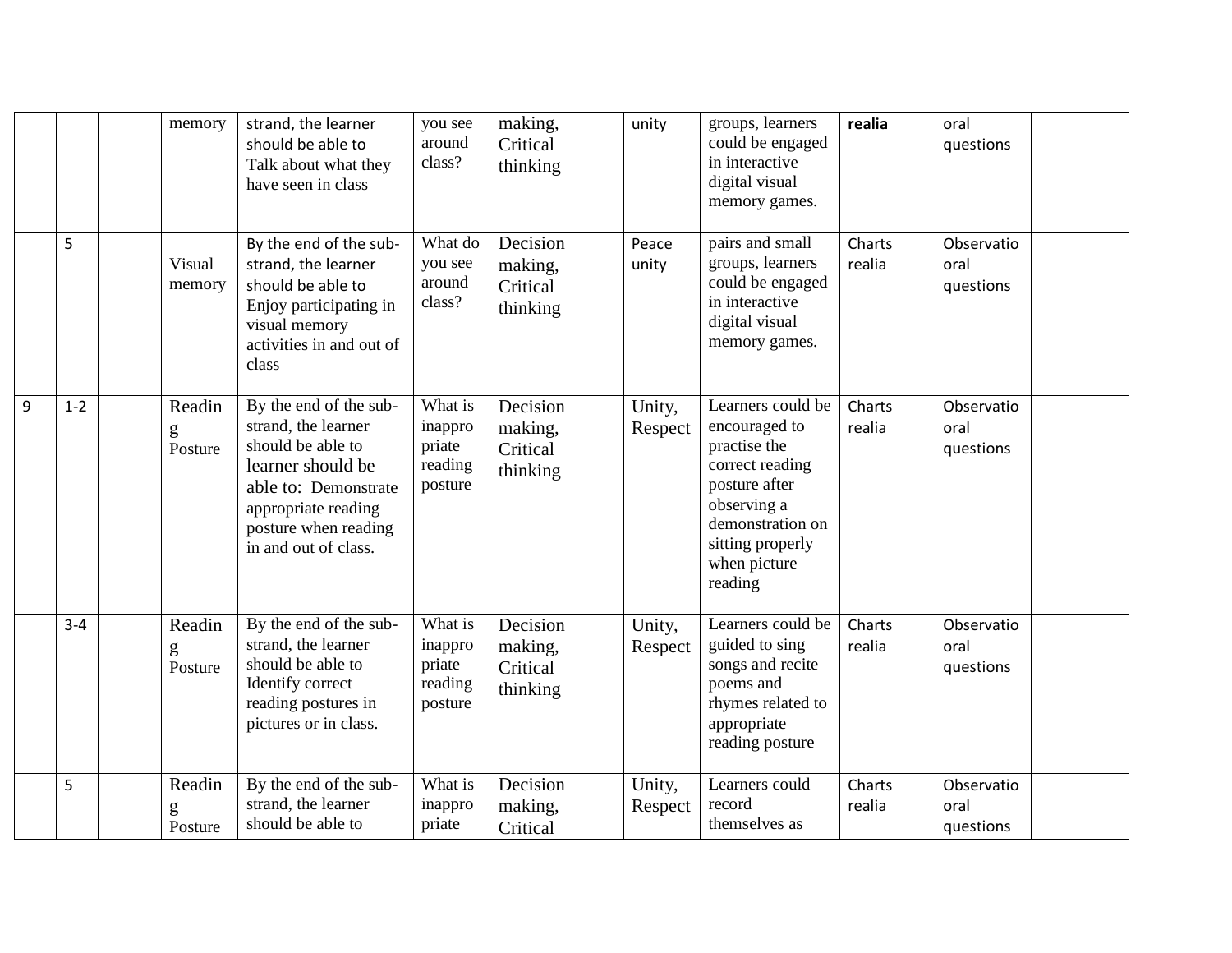|    |         |                           |                           | Enjoy participating in<br>reading posture<br>activities in class.                                                                                       | reading<br>posture                                                       | thinking                                    |                   | they practise<br>correct reading<br>posture and<br>receive positive<br>feedback                                                                  |                  |                                 |  |
|----|---------|---------------------------|---------------------------|---------------------------------------------------------------------------------------------------------------------------------------------------------|--------------------------------------------------------------------------|---------------------------------------------|-------------------|--------------------------------------------------------------------------------------------------------------------------------------------------|------------------|---------------------------------|--|
| 10 | $1 - 2$ |                           | Letter<br>Recogni<br>tion | By the end of the sub-<br>strand, the learner<br>should be able to<br>Recognize letters of<br>the alphabet in upper<br>case in and out of<br>class      | Which<br>play<br>experien<br>ces<br>enhance<br>letter<br>recognit<br>ion | Decision<br>making,<br>Critical<br>thinking | Unity,<br>Respect | Learners could be<br>guided to identify<br>letters on print in<br>the immediate<br>environment                                                   | Charts<br>realia | Observatio<br>oral<br>questions |  |
|    | $3 - 4$ |                           | Letter<br>Recogni<br>tion | By the end of the sub-<br>strand, the learner<br>should be able to<br>Match upper case<br>letters with<br>corresponding lower<br>case letters in class. | Which<br>play<br>experien<br>ces<br>enhance<br>letter<br>recognit<br>ion | Decision<br>making,<br>Critical<br>thinking | Unity,<br>Respect | Learners could be<br>asked to match<br>upper and lower<br>case letters<br>incorporated in<br>children's play to<br>enhance letter<br>recognition | Charts<br>realia | Observatio<br>oral<br>questions |  |
|    | 5       |                           | Letter<br>Recogni<br>tion | By the end of the sub-<br>strand, the learner<br>Enjoy participating in<br>letter recognition<br>activities in and out of<br>class<br>should be able to | Which<br>play<br>experien<br>ces<br>enhance<br>letter<br>recognit<br>ion | Decision<br>making,<br>Critical<br>thinking | Unity,<br>Respect | Learners could<br>compete in letter<br>recognition<br>games and<br>encouraged to<br>show fairness in<br>winning and<br>acceptance in<br>loosing  | Charts<br>realia | Observatio<br>oral<br>questions |  |
| 11 | $1 - 2$ | <b>WRI</b><br><b>TING</b> | <b>Book</b><br>handling   | By the end of the sub-<br>strand, the learner                                                                                                           | How do<br>we                                                             | Decision<br>making,                         | Unity,<br>Respect | Learners could<br>observe as                                                                                                                     | Charts<br>realia | Observatio<br>oral              |  |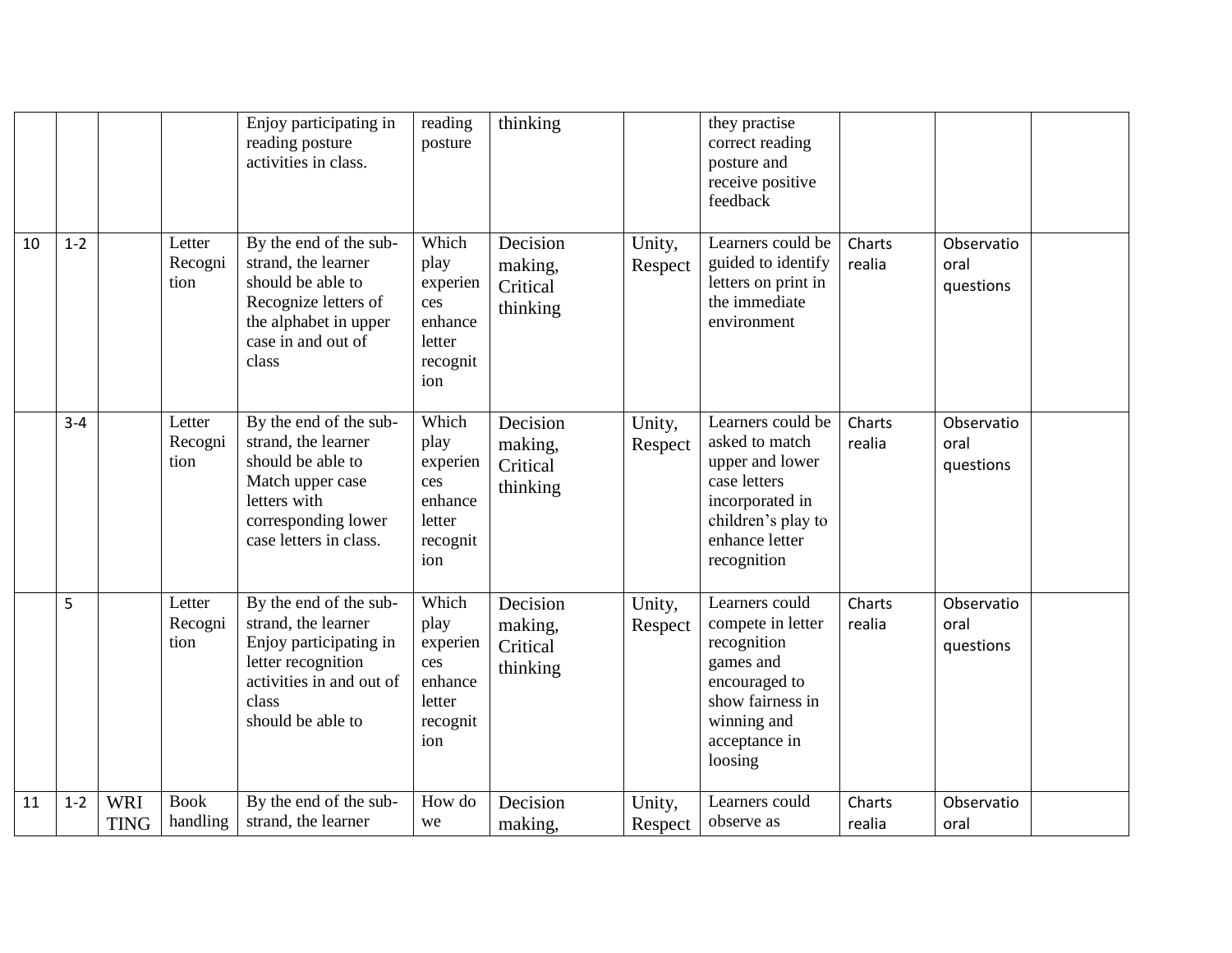|    |         | skills                            | should be able to:<br>Demonstrate how to<br>handle books properly                                                                                     | arrange<br>books<br>on<br>shelves                 | Critical<br>thinking                        |                   | teacher<br>demonstrates<br>how to turn pages<br>from right to left                                                                       |                  | questions                       |  |
|----|---------|-----------------------------------|-------------------------------------------------------------------------------------------------------------------------------------------------------|---------------------------------------------------|---------------------------------------------|-------------------|------------------------------------------------------------------------------------------------------------------------------------------|------------------|---------------------------------|--|
|    | $3 - 4$ | <b>Book</b><br>handling<br>skills | By the end of the sub-<br>strand, the learner<br>should be able to:<br>Enjoy participating in<br>book handling<br>activities                          | How do<br>we<br>arrange<br>books<br>on<br>shelves | Decision<br>making,<br>Critical<br>thinking | Unity,<br>Respect | Learners could be<br>involved in a<br>writing walk<br>where they turn<br>pages from right<br>to left as they<br>scribble on each<br>page | Charts<br>realia | Observatio<br>oral<br>questions |  |
|    | 5       | <b>Book</b><br>handling<br>skills | By the end of the sub-<br>strand, the learner<br>should be able to:<br>Participate in storing<br>books properly in and<br>out of school               | How do<br>we<br>arrange<br>books<br>on<br>shelves | Decision<br>making,<br>Critical<br>thinking | Unity,<br>Respect | Learners could be<br>involved in a<br>writing walk<br>where they turn<br>pages from right<br>to left as they<br>scribble on each<br>page | Charts<br>realia | Observatio<br>oral<br>questions |  |
| 12 |         | Writing<br>readines<br>s skills   | By the end the sub-<br>strand, learners should<br>be able to:<br>Demonstrate the<br>ability to hold a<br>writing tool properly<br>in and out of class | How do<br>we hold<br>a<br>writing<br>tool?        | Decision<br>making,<br>Critical<br>thinking | Unity,<br>Respect | Learners could<br>observe a<br>demonstration on<br>how to turn pages<br>and practise<br>turning pages<br>from right to left              | Charts<br>realia | Observatio<br>oral<br>questions |  |
|    |         | Writing<br>readines<br>s skills   | By the end the sub-<br>strand, learners should<br>be able to:<br>Scribble from left to<br>right and top to bottom                                     | How do<br>we hold<br>a<br>writing<br>tool?        | Decision<br>making,<br>Critical<br>thinking | Unity,<br>Respect | Learners could<br>practise turning<br>pages from right<br>to left as they<br>scribble on each                                            | Charts<br>realia | Observatio<br>oral<br>questions |  |